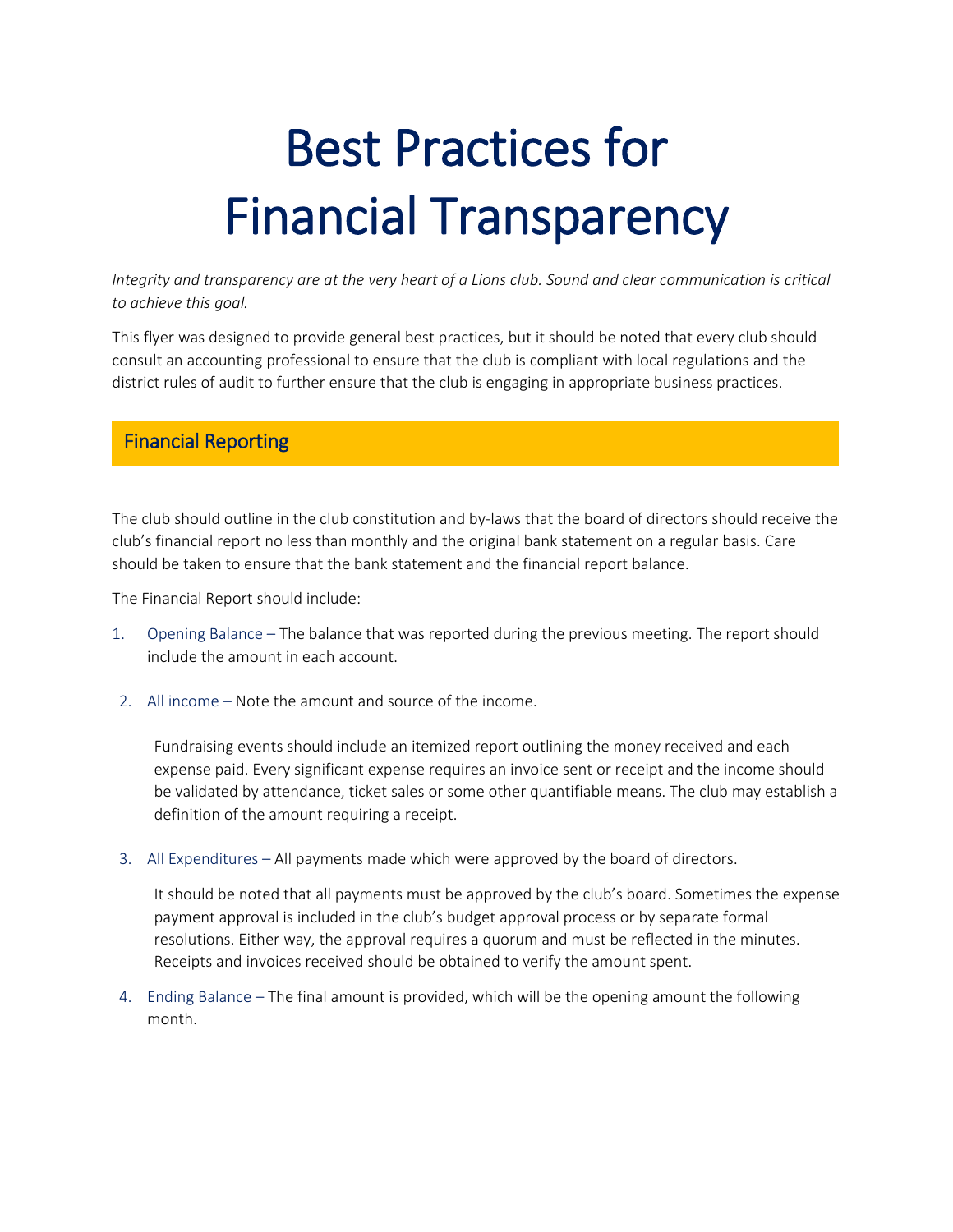### Reimbursement Procedures

As noted, reimbursement should only be done when the expense is approved by the board of directors and includes an invoice or receipt for the club's records. The club may establish a minimum amount that would not require a receipt, but this should be only for very small amounts.

# Bank Account Management

#### Have two Bank Signatories

Bank accounts should include the treasurer and another officer as signatories and every check should bear the signature of both if appropriate. The two signatories should be from different households.

#### Maintain at least Two Accounts

Article XII of the Standard Club Constitution and By-Laws defines two types of club funds.

- 1. Public (activity) funds which includes all funds raised from the public and money accumulated from invested public funds, must be used for the benefit of the public. The only deductions that can be made are the direct expenses relating to the fundraising activity, which would be reimbursed to the administrative funds account from the activity account.
- 2. Administrative funds which includes funds supported through contributions from members through dues, fines and other individual contributions by members. It is recommended that these funds be kept in separate accounts so they can be easily tracked and reported.

Some clubs create accounts for special projects or fundraisers. Every account should be included in the club's financial report.

#### Ensure Visibility

In addition to inclusion on the club's financial report given to the board of directors, every account should be reviewed by two or more members of the board on a regular basis. These members should also ensure that the bank statements align with the financial statement.

#### Update access (and the password) to the account annually.

Each year, as new officers are elected, the account should be updated and the passwords changed to protect the funds.

#### Changing Accounts or Banks

Any change to an account, including changes to a new bank, should require approval by the club's board of directors.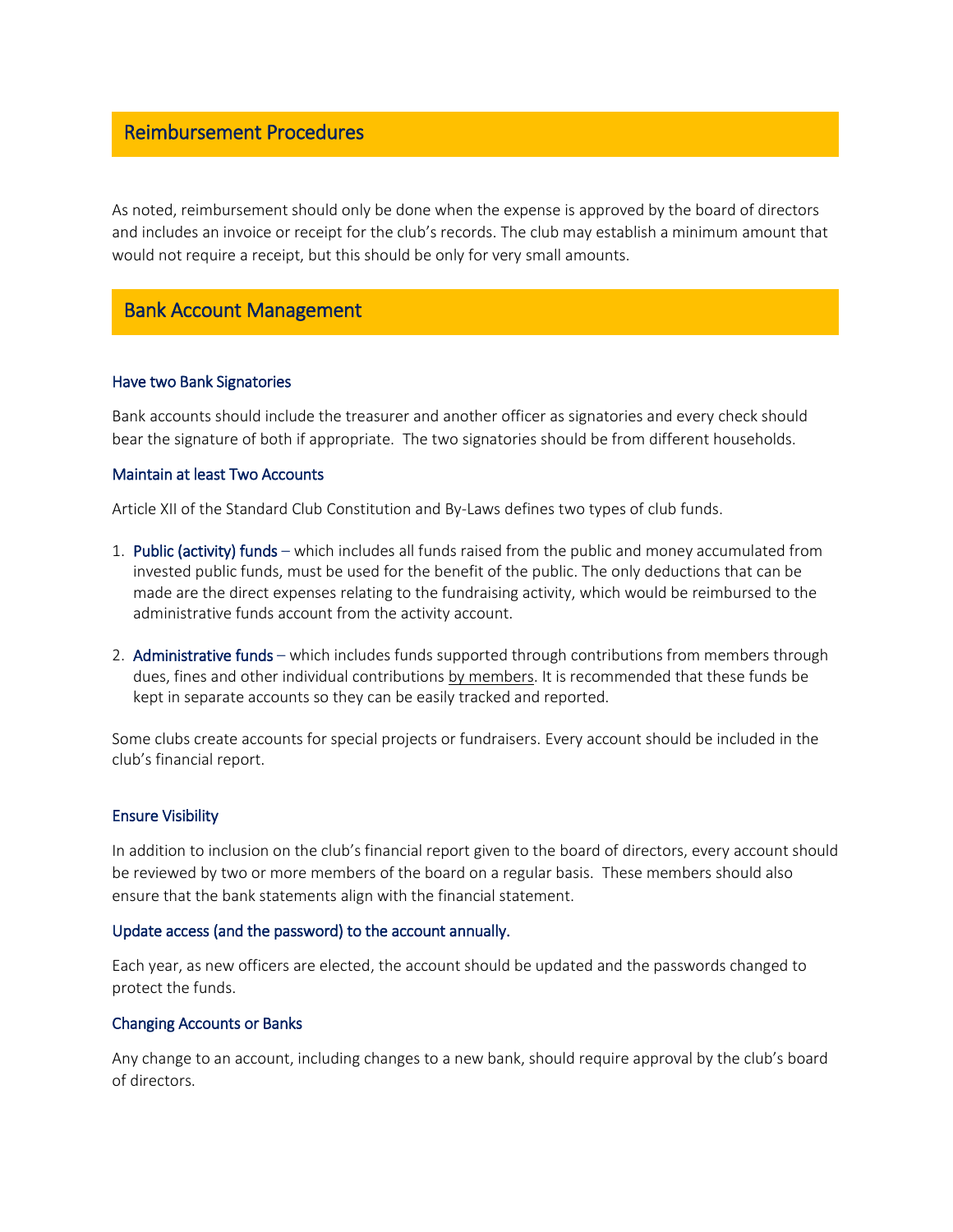## Conducting Audits/Reviews

While a club should regularly seek the advice of an accounting professional to ensure compliance with local laws, the club should also conduct an annual audit of club accounts when the responsibility transitions to a new treasurer or at the end of each term. The review should include the following:

- 1. Bank statement at the close of the year.
- 2. Minutes showing the approval of expenditures and income.
- 3. Fundraising, event and project reports that have financial implications and provide information regarding the collection or disbursement of funds.
- 4. Receipts, thank you notes, invoices and other evidence of disbursement.
- 5. Final year-end report, showing the income and expenses for the year, which should reconcile with the above mentioned documents.
- 6. Paperwork or registration of the names on the account and the revisions to the account at the change of the fiscal year.

#### Why it is Important that the Treasurer be Bonded

Insuring (bonding) a treasurer provides the club protection and assurance that in the event the treasurer engages in criminal behavior or otherwise breaches their duty to the club, the club will not suffer as a result. This is not available in all countries and you may need to contact a financial or legal advisor for more information.

#### What to do when Fraud is Suspected

If the financial standing of the club is in question or fraud is suspected, the club officers should investigate such matters, and determine whether fraud occurred or whether it was merely an unintentional oversight. Discuss your concerns with the club's board of directors and ask for clarification. If there is evidence that an inappropriate action took place, a complaint may be filed under the [Club Dispute](http://www.lionsclubs.org/resources/EN/pdfs/club_dispute.pdf)  [Resolution Procedure.](http://www.lionsclubs.org/resources/EN/pdfs/club_dispute.pdf) Your district leaders may utilize the Club Dispute Resolution Procedure and a neutral conciliator may review the complaint and may help the club determine how it can improve its financial practices. However, if the club's board of directors has determined that criminal laws were broken, then the club may consider filing a formal complaint with the local authorities. Although we encourage Lions to clarify any doubt in their behavior, on occasion, criminal charges may be appropriate so as to insure the public that the club is taking action and to maintain the trust of the public and those that donate to the local Lions club.

However, keep in mind that this can be a learning experience, and not every situation that arises may arise to the level that criminal charges need to be filed. One of the purposes of the Club Dispute Resolution Procedure is to provide guidance to resolve disputes and address concerns of club members. This ensures that the club's practices can be fully transparent and provide the club with a high level of financial integrity, so every member in the club can rest assured that the work that they have done is truly assisting someone in need and in accordance with the club's intentions and the policies and procedures of the Association and International Board of Directors.